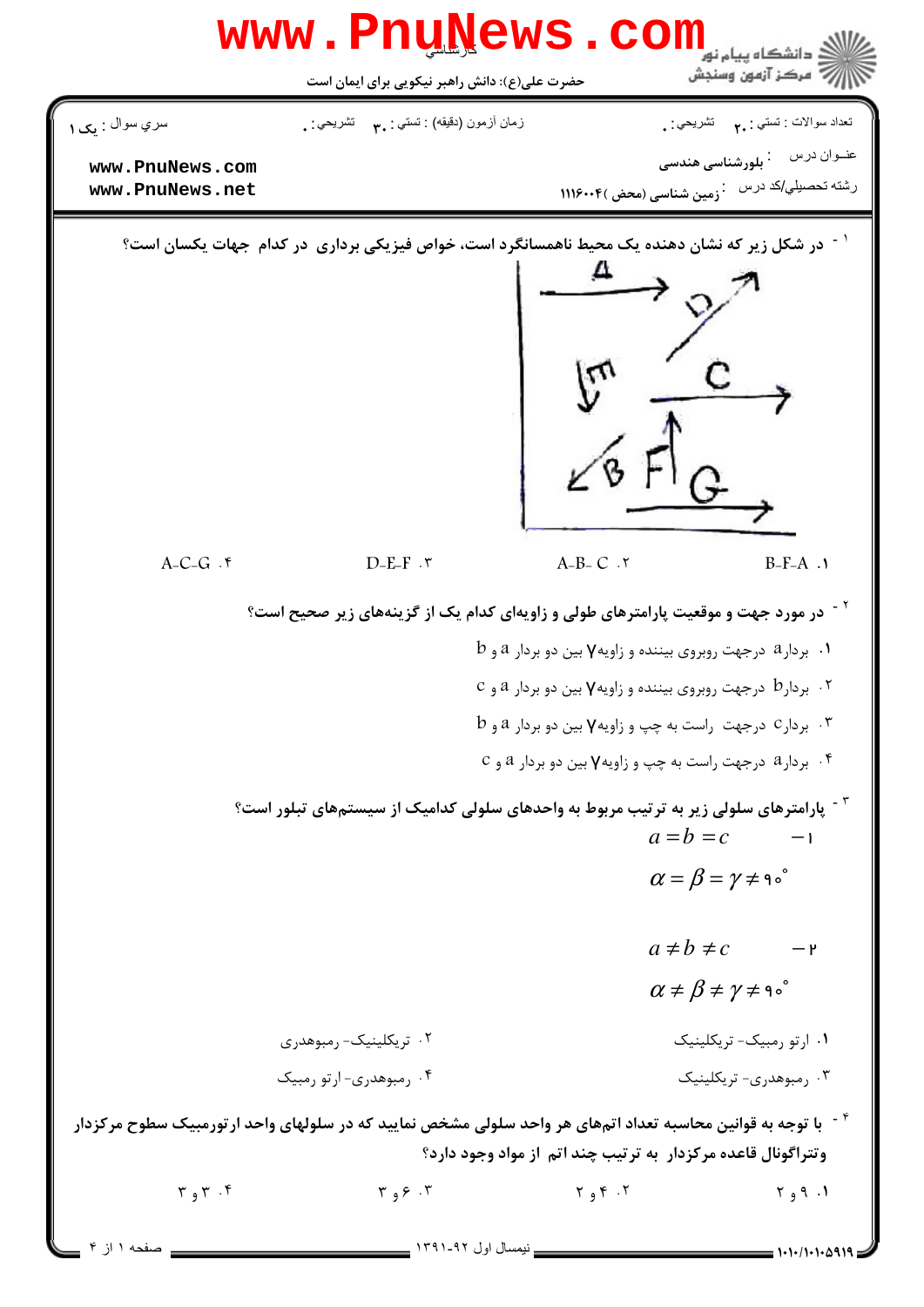

در جدول زیر مقدار قطع شدگی محور های a،b،c، توسط سه سطح از سطوح بلوری آمده است . اندیس این سه سطح به  $^{-\beta}$ ترتيب كدامند؟

| <sub>ا</sub> مقدار قطع شدگی از محور a | $\,\mathrm{b}\,$ مقدار قطع شدگی از محور | مقدار قطع شدگی از محور | شمار سطح |
|---------------------------------------|-----------------------------------------|------------------------|----------|
|                                       |                                         | C                      |          |
| $\cdot$ /۶                            | $\cdot$ /1٢۵                            | $\cdot$ $706$          |          |
| $\cdot/\tau$                          | $\cdot$ /٢۵                             | $\cdot$ /1۲۷           |          |
| $\cdot/\sqrt{2}$                      | $\cdot$ $550$                           | $\cdot$ /٣٨١           |          |

 $(54)$  (151)  $(15)$  (151) (184)

 $(51)$  (111) و (۱۲۱) و (۱۳

 $(15)$  (14)  $(15)$  (11)  $\cdot$  5

 $(f(f))$  (111)  $(e(f))$  (15) +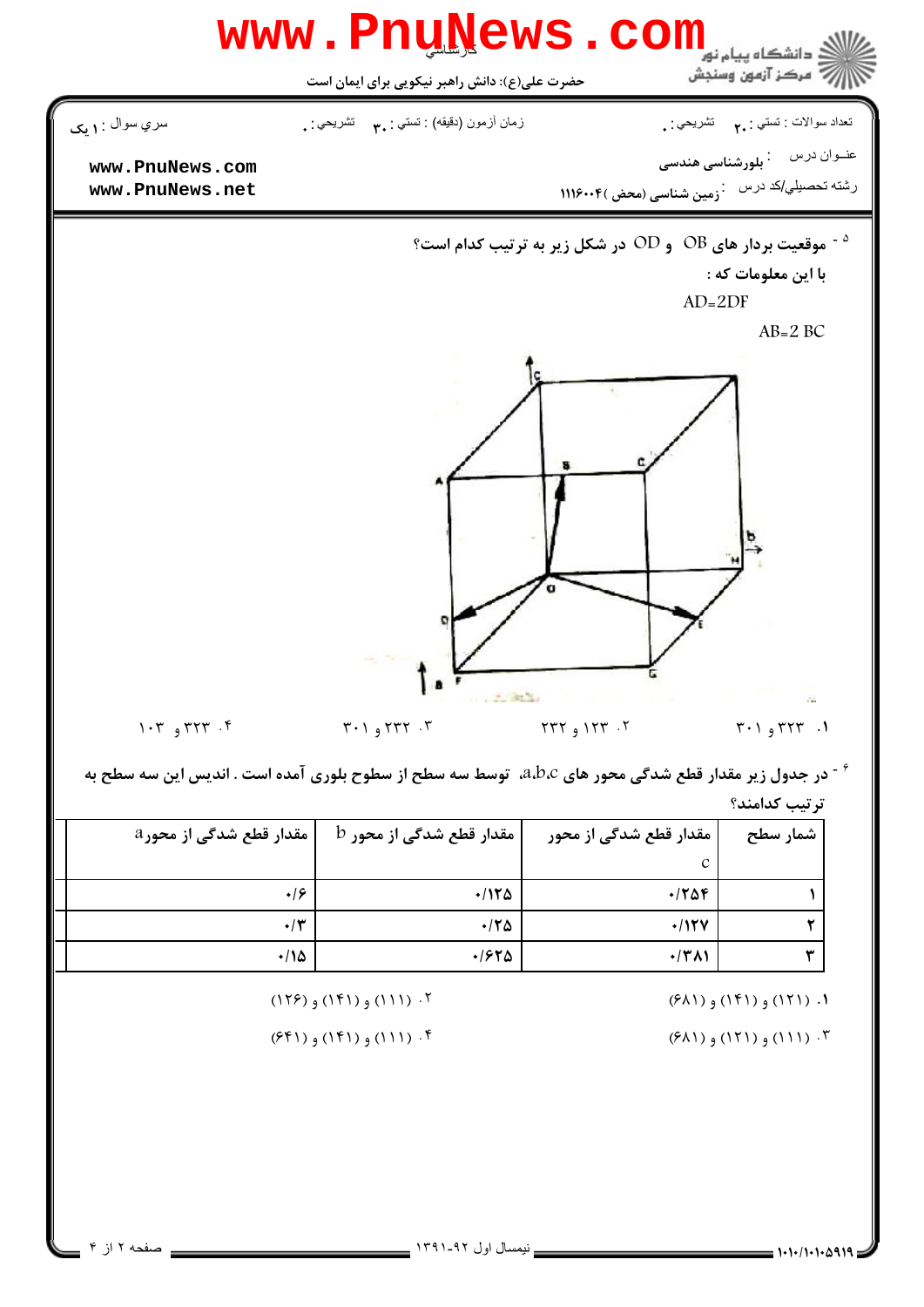